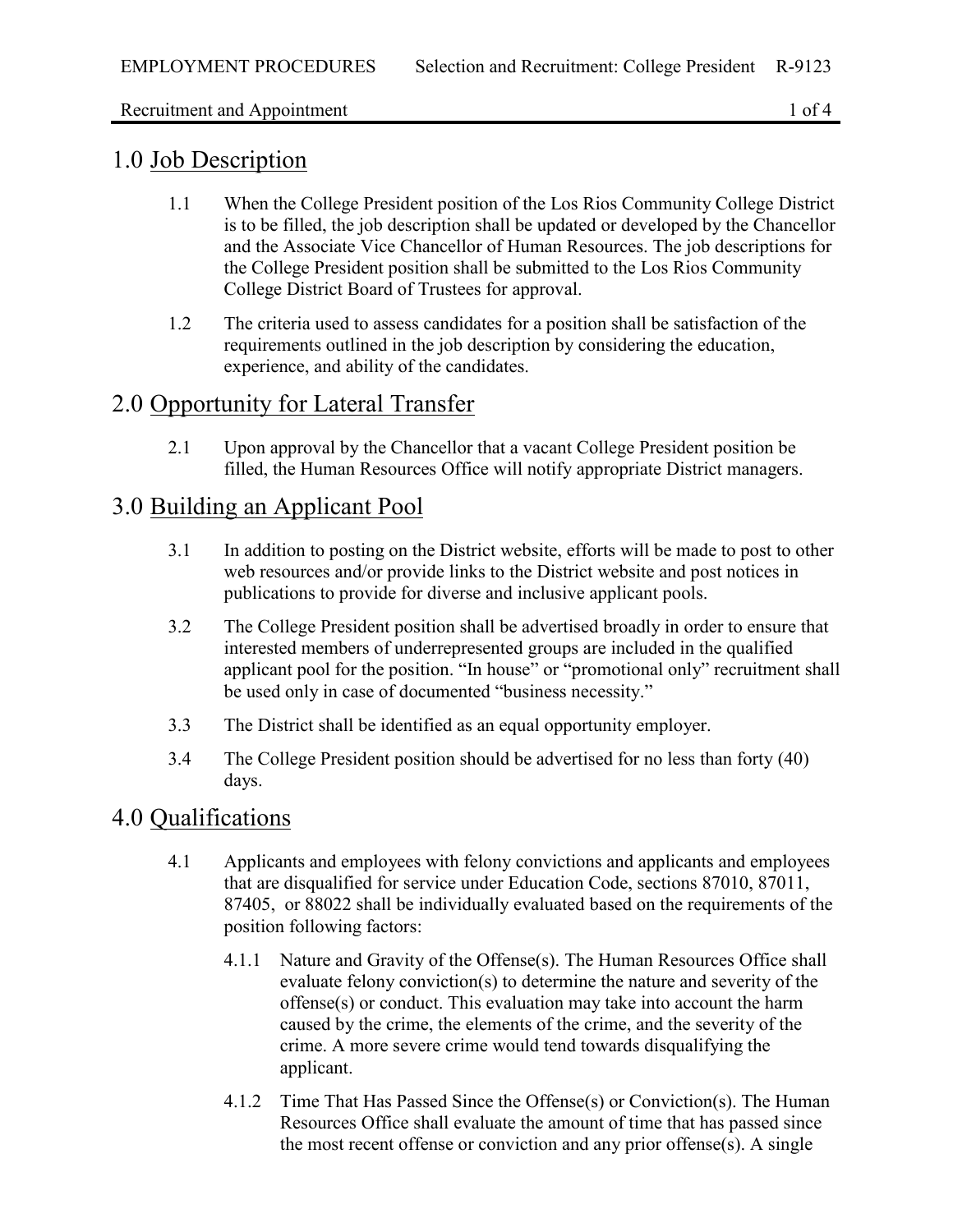Recruitment and Appointment 2 of 4

offense or a last offense committed more than ten (10) years prior to the application date suggests an applicant will not recidivate. Subsequent employment history and efforts at rehabilitation is relevant to this inquiry. Crimes committed more recently would tend towards disqualifying the applicant.

- 4.1.3 Nature of the Job Held or Sought. In light of the first two factors, the Director of Human Resources shall examine the nature of the duties and essential functions of the College President position to determine if excluding the applicant is consistent with business necessity. Consideration may be given to the location of the job and the persons the applicant will come into contact with in the job.
- 4.1.4 Applicants with disqualifying convictions shall be notified that they have been screened out due to a felony conviction and provided with an opportunity to demonstrate that they should not screened out due to the applicant's particular circumstances. The Human Resources Office shall review this information prior to making a final decision.

# 5.0 Certifying the Composition of the Qualified Applicant Pool

- 5.1 The Associate Vice Chancellor, Human Resources will review applications before they are forwarded to the hiring committee and certify that qualified underrepresented applicants are included in the group.
- 5.2 The Human Resources Office will maintain applicant flow data showing the total number of qualified applicants as well as the number of women and members of underrepresented groups.

#### 6.0 Physical Examinations

- 6.1 Tuberculosis Clearance
	- 6.1.1 No person shall be initially employed by the Los Rios Community College District without appropriate tuberculosis clearance unless otherwise excepted by law. (Ed. Code, § 87408.6)
		- 6.1.1.1 Persons employed must provide documentation indicating they are free of infectious tuberculosis risk factors—or they are free of infectious tuberculosis as indicated by an intradermal tuberculin test, an Interferon Gamma Release Assay (IGRA) blood test and/or a chest X-ray (CXR)—initially upon hire and every four (4) years thereafter. The examination shall occur within sixty (60) days of initial employment.
		- 6.1.1.2 Results of such assessments, tests or X-rays must indicate that the person employed is free from evidence of active tuberculosis.
		- 6.1.1.3 The provisions of the paragraph above shall not apply to any employee who files an affidavit stating adherence to the faith or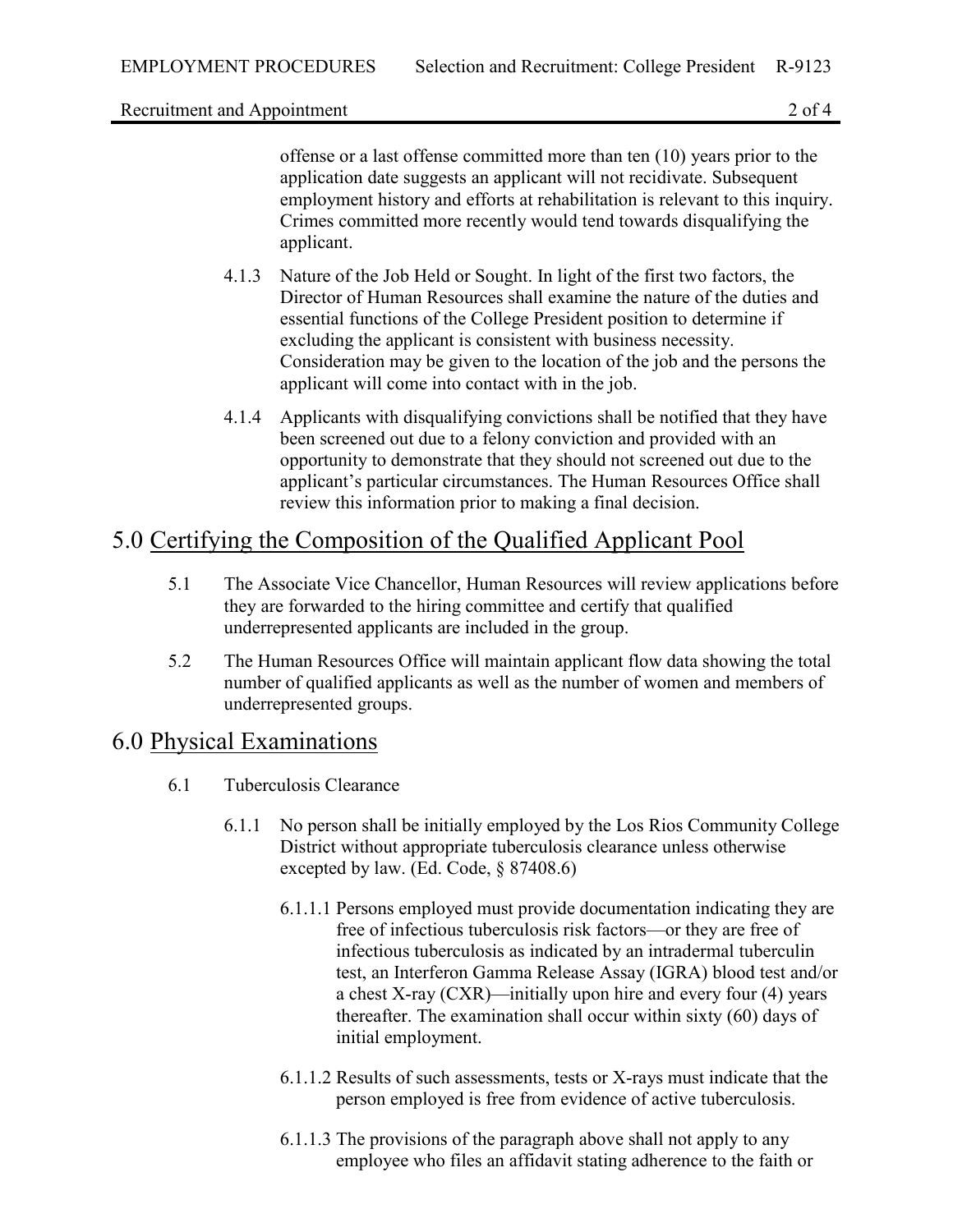Recruitment and Appointment 3 of 4

teachings of any well-recognized religious sect, denomination, or organization which, in accordance with its creed, tenets, or principles, depends for healing upon prayer in the practice of religion, and that to the best of the employee's knowledge and belief, the employee is free from active tuberculosis.

- 6.1.1.4 If at any time there should be probable cause to believe that such affiant is afflicted with active tuberculosis, the individual may be excluded from service until the Los Rios Community College District Board of Trustees is satisfied that the employee is not so afflicted.
- 6.1.1.5 An employee transferring to the District from another community college district, private or parochial elementary school, secondary school or nursery school can satisfy requirement of section 6.1.1.1 by producing a tuberculosis clearance completed within the past four (4) years or by verification of prior employer that the employee has a tuberculosis clearance on file within the past four (4) years.

## 7.0 Employee Health Clearance

- 7.1 The District may require a medical examination to ascertain a prospective employee's ability to perform essential functions of the position after an offer of employment has been made.
	- 7.1.1 Such examination will be conducted by a physician designated by the District.
	- 7.1.2 An employee's own physician may be included in the employee's examination procedure.
- 7.2 An employee examined pursuant to Section 6.1 above shall obtain evidence of freedom from health problems which would be detrimental to the performance of essential job functions.

### 8.0 Payment for Tuberculosis and/or Health Clearances

- 8.1 Tuberculosis clearance for employees (other than newly-hired) will be reimbursed by the District up to \$20 if the employee obtains clearance from his/her personal health care provider or a provider from a District-designated health center by any of the following means: a risk assessment, an intradermal tuberculin test, an Interferon Gamma Release Assay (IGRA) blood test, and/or a chest X-ray (CXR).
- 8.2 Tuberculosis risk assessments and intradermal tuberculin tests are free at campus health centers for existing and newly hired employees.